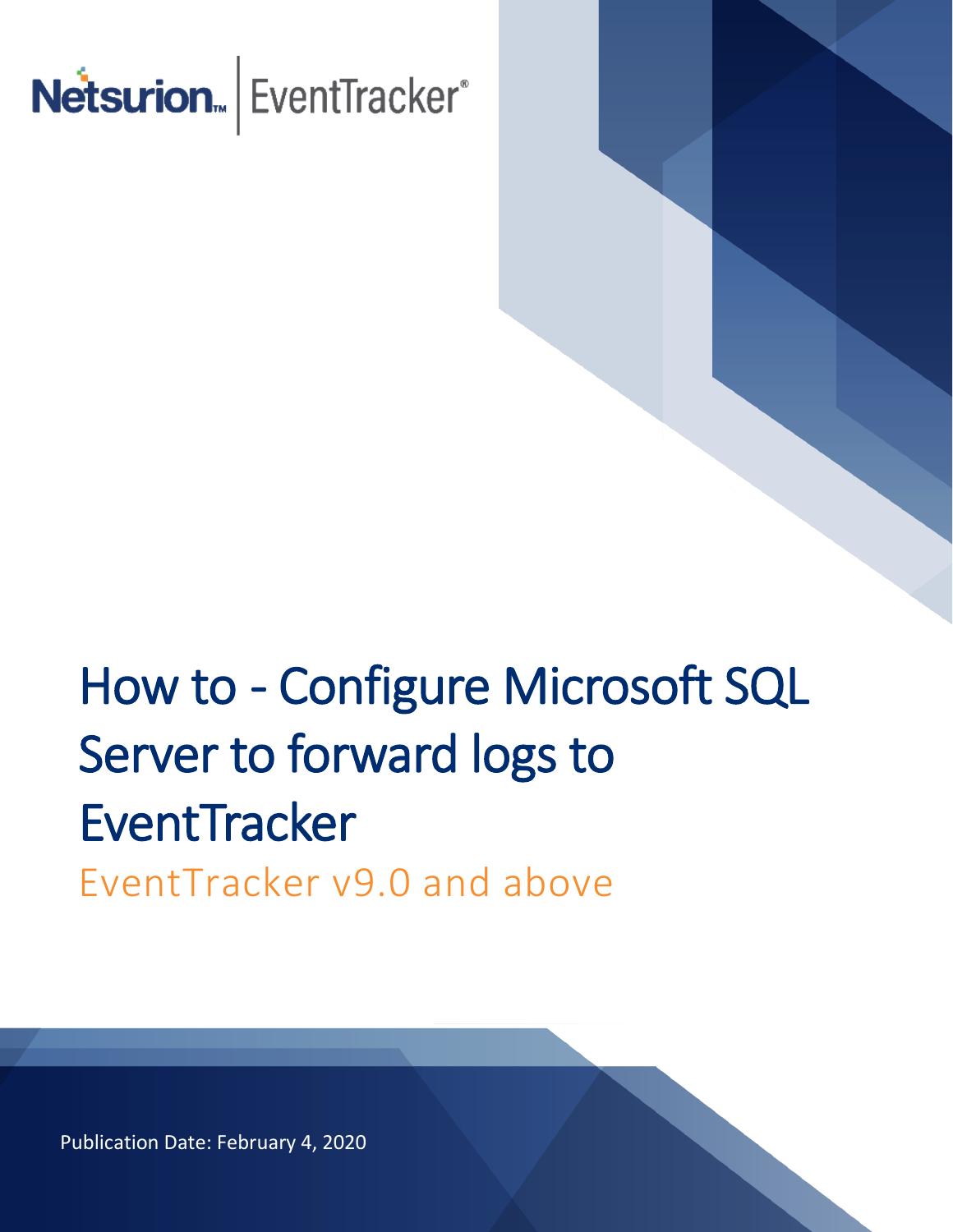## Abstract

This guide provides instructions to configure Microsoft SQL server auditing and forward relevant events to EventTracker Enterprise.

### Scope

The configurations detailed in this guide are consistent with **EventTracker Enterprise** version 9.x and later, **Microsoft SQL Server 2012 and later** Edition.

## Audience

Administrators who want to monitor the **Microsoft SQL Server** using **EventTracker**.

*The information contained in this document represents the current view of Netsurion on the issues discussed as of the date of publication. Because Netsurion must respond to changing market conditions, it should not be interpreted to be a commitment on the part of Netsurion, and Netsurion cannot guarantee the accuracy of any information presented after the date of publication.* 

*This document is for informational purposes only. Netsurion MAKES NO WARRANTIES, EXPRESS OR IMPLIED, AS TO THE INFORMATION IN THIS DOCUMENT.* 

*Complying with all applicable copyright laws is the responsibility of the user. Without limiting the rights under copyright, this paper may be freely distributed without permission from Netsurion, if its content is unaltered, nothing is added to the content and credit to Netsurion is provided.* 

*Netsurion may have patents, patent applications, trademarks, copyrights, or other intellectual property rights covering subject matter in this document. Except as expressly provided in any written license agreement from Netsurion, the furnishing of this document does not give you any license to these patents, trademarks, copyrights, or other intellectual property.* 

*The example companies, organizations, products, people and events depicted herein are fictitious. No association with any real company, organization, product, person or event is intended or should be inferred.* 

*© 2020 Netsurion. All rights reserved. The names of actual companies and products mentioned herein may be the trademarks of their respective owners.*

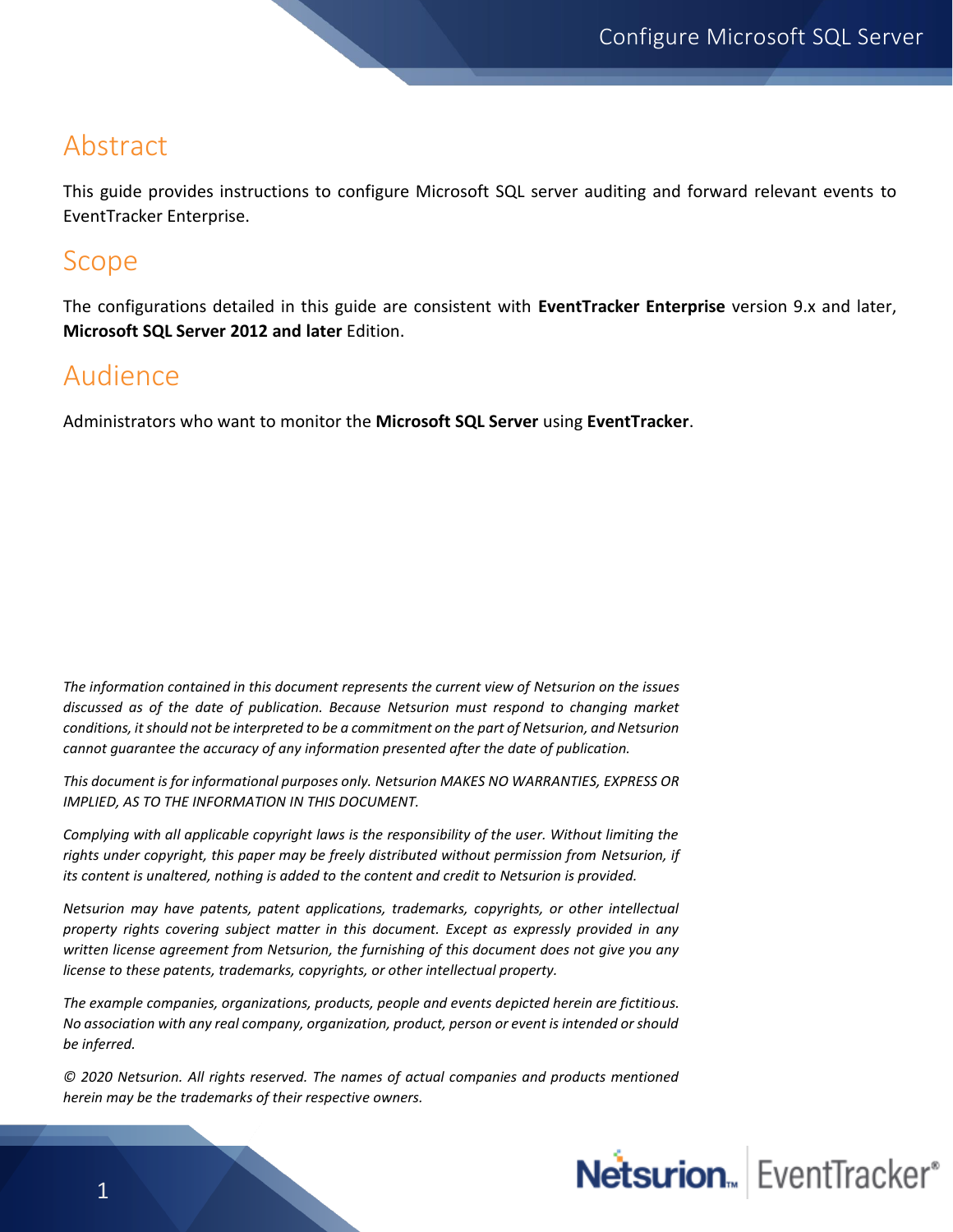## Table of Contents

| 2.1   |  |
|-------|--|
| 2.2   |  |
| 2.3   |  |
| 2.3.1 |  |
| 2.3.2 |  |
|       |  |
|       |  |
|       |  |
| 3.1   |  |
| 3.2   |  |
| 3.3   |  |

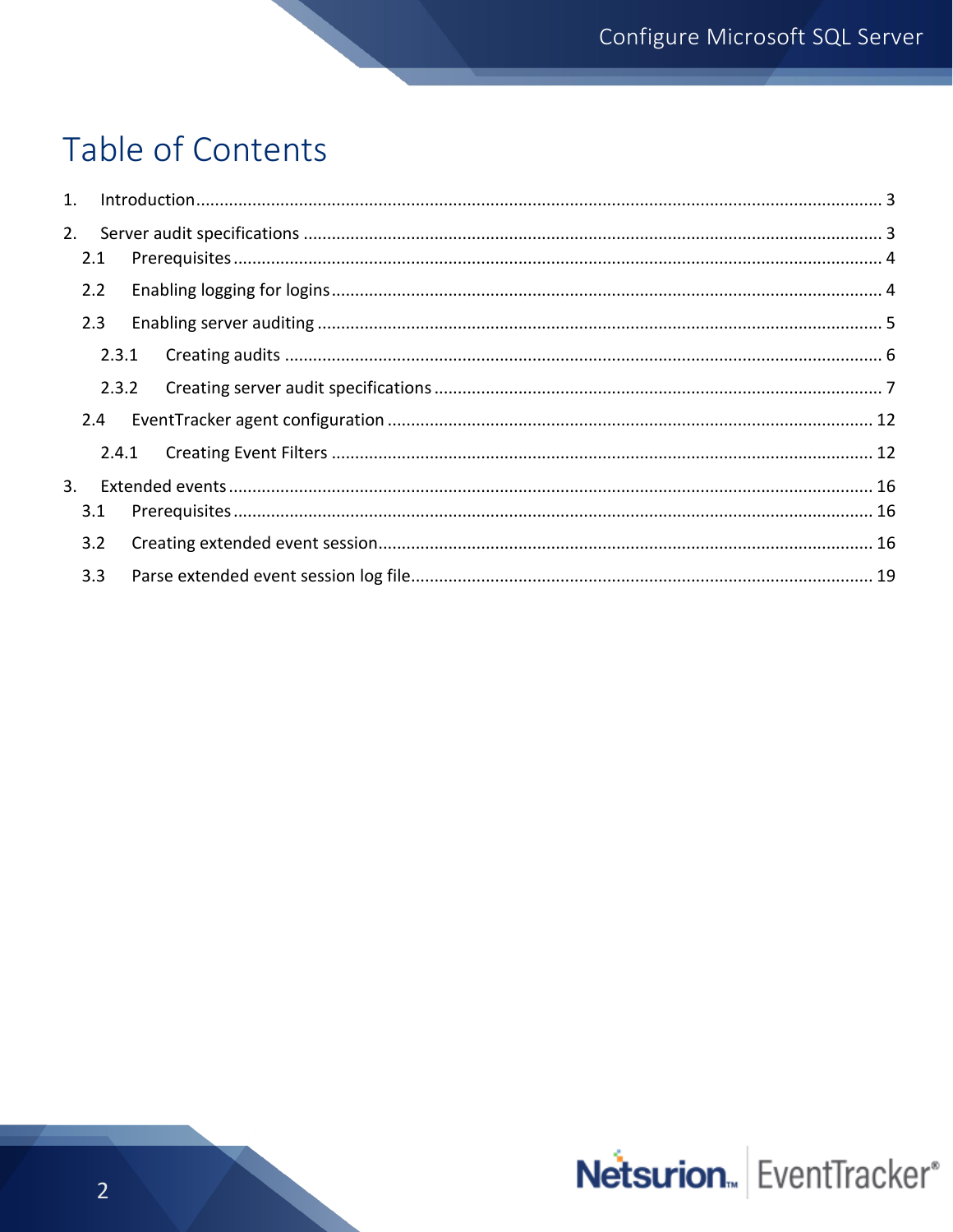## <span id="page-3-0"></span>1. Introduction

Microsoft SQL Server is a relational database management system with several features and services. With this coverage, there is a large surface area for attack and vulnerabilities.

SQL Server auditing is utilized to address requirements for compliance, analyze database actions to troubleshooting problems and investigate suspicious activity.

EventTracker can employ both server audit specifications and extended events to receive relevant events for auditing. Configuration techniques for both methodologies are shown below. Please configure any method of your choice in accordance with your infrastructure and audit requirements. Both techniques are compared below:

| <b>Audit Types</b>                                                                  | Pro's                                                                                                                                                                       | Con's                                                                           |
|-------------------------------------------------------------------------------------|-----------------------------------------------------------------------------------------------------------------------------------------------------------------------------|---------------------------------------------------------------------------------|
| <b>Audit Specifications (available in</b><br>Microsoft SQL Server 2008 or<br>later) | Alerts are received in real-time.<br>Events are received in Windows<br>$\bullet$<br>Event Viewer.                                                                           | Additional fields like client hostname,<br>client application name are missing. |
| <b>Extended Events</b> (available in<br>Microsoft SQL Server 2012 or<br>later)      | Additionally, provides a client<br>$\bullet$<br>hostname, client application name<br>and event category fields.<br>Lightweight and utilizes a few<br>performance resources. | Alerts are received with a maximum<br>delay of two hours.                       |

EventTracker MSSQL reports provide information about database activities. By using these reports, we can examine the user login success and login failures for further investigation. These reports can track the database changes in the tables, views, procedures, triggers, schema and can track any SQL query errors.

Dashboards display a graphical representation of the database object changes and actions carried out on that object.

Through dashboards, we can also easily track multiple/brute force login failures. Alerts trigger when a user performs any changes on the database, database view, schema, user management etc.

## <span id="page-3-1"></span>2. Server audit specifications

Auditing, an instance of SQL Server or a SQL Server database involves tracking and logging events that occur on the system. **Below mentioned configuration must be applied on all workstations, where SQL audit is required.**

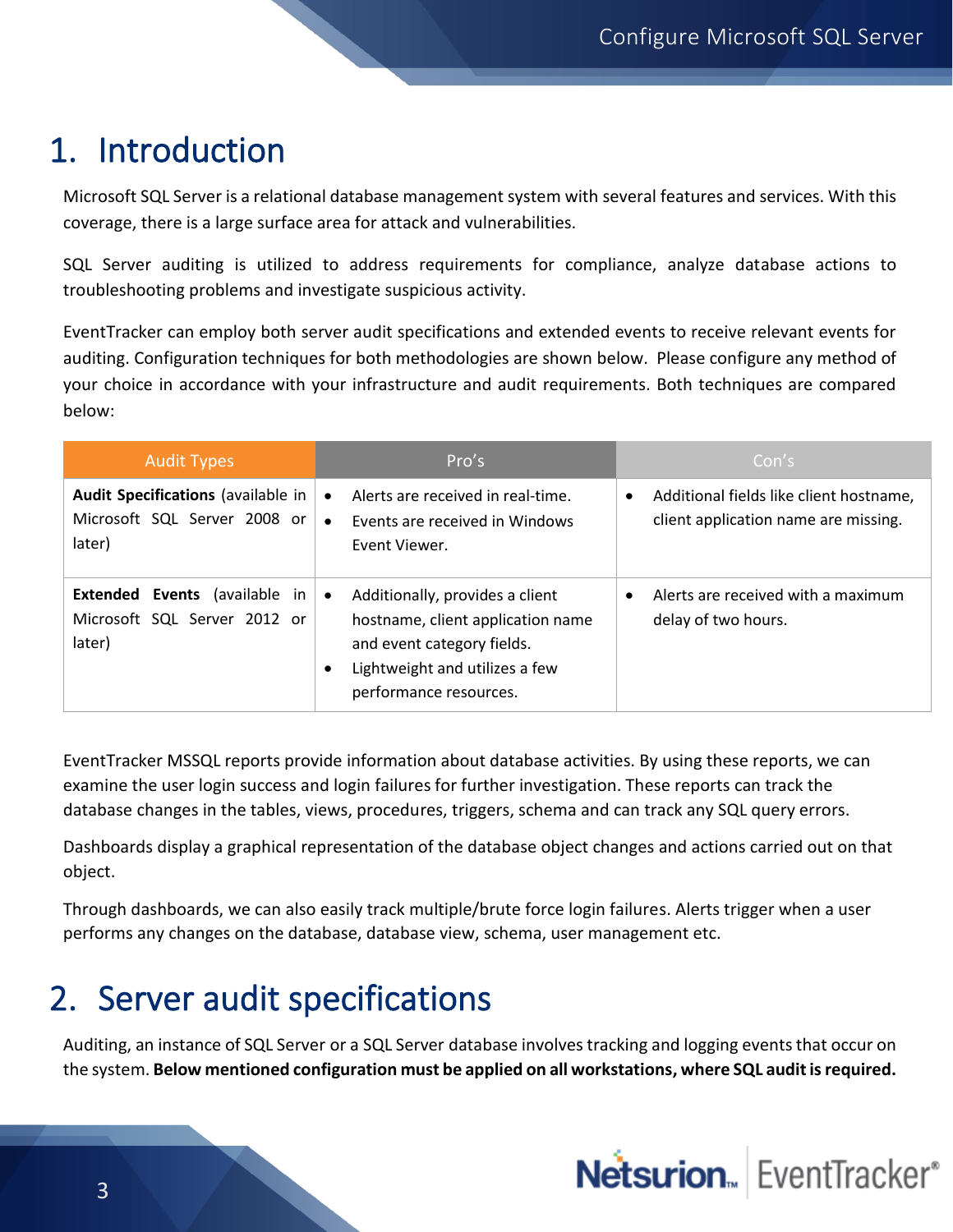## <span id="page-4-0"></span>2.1 Prerequisites

- **Microsoft SQL Server 2008 or later** must be installed.
- **Microsoft SQL Management Studio** for the respective version must be installed.
- **EventTracker Agent 9.x or later** must be installed on the SQL SERVER workstation.

## <span id="page-4-1"></span>2.2 Enabling logging for logins

- 1. Open **Microsoft SQL** management studio with appropriate credentials.
- 2. In **Object Explorer**, right-click on the database server and select **Properties**.





- 3. In the **Properties** panel, select **Security** in **Select a page** section.
- 4. In **Login auditing**, select **Both failed and successful logins.**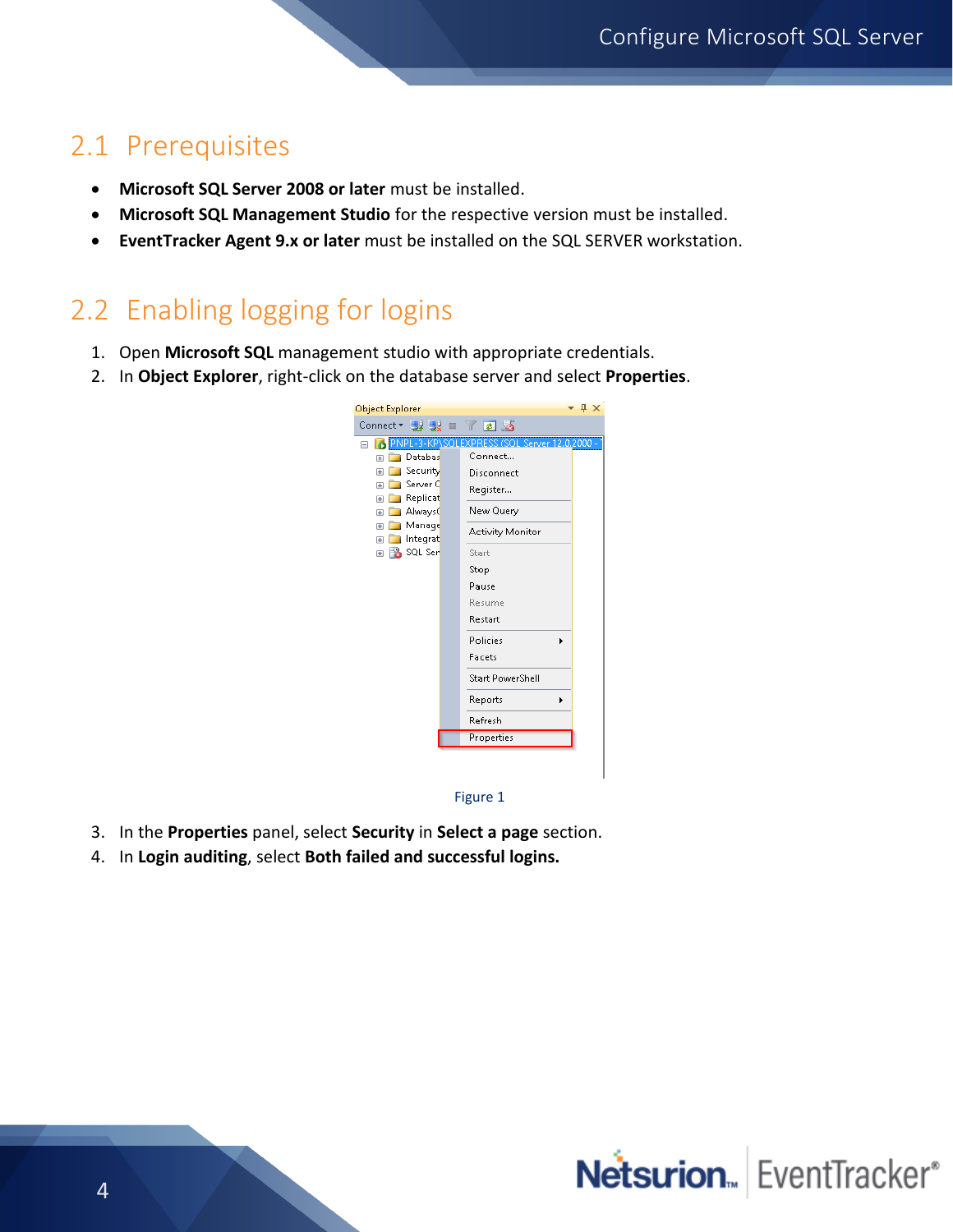| Ħ<br>Server Properties - PNPL-3-KP\SQLEXPRESS                                                                                                                                                                           |                                                                                                                                                                                                                                           |                    |  |    | □      | × |
|-------------------------------------------------------------------------------------------------------------------------------------------------------------------------------------------------------------------------|-------------------------------------------------------------------------------------------------------------------------------------------------------------------------------------------------------------------------------------------|--------------------|--|----|--------|---|
| Select a page<br>General                                                                                                                                                                                                | SScript v BHelp                                                                                                                                                                                                                           |                    |  |    |        |   |
| Memory<br>Processors<br>Security<br>Connections<br>Database Settings<br>Advanced<br>Permissions                                                                                                                         | Server authentication<br>Windows Authentication mode<br>◯ SQL Server and Windows Authentication mode<br>Login auditing<br>$\bigcirc$ None<br>$\bigcirc$ Failed logins only<br>Successful logins only<br>Both failed and successful logins |                    |  |    |        |   |
|                                                                                                                                                                                                                         | Server proxy account<br>Enable server proxy account<br>Proxy account:                                                                                                                                                                     |                    |  |    |        |   |
| <b>Connection</b>                                                                                                                                                                                                       | Password:                                                                                                                                                                                                                                 | <b>xxxxxxxxxxx</b> |  |    |        |   |
| Server:<br>PNPL-3-KP\SQLEXPRESS<br>Options<br>Enable Common Criteria compliance<br>Connection:<br>TOONS\kumarnitesh<br>Enable C2 audit tracing<br>View connection properties<br>男人<br>Cross database ownership chaining |                                                                                                                                                                                                                                           |                    |  |    |        |   |
| <b>Progress</b>                                                                                                                                                                                                         |                                                                                                                                                                                                                                           |                    |  |    |        |   |
| Ready                                                                                                                                                                                                                   |                                                                                                                                                                                                                                           |                    |  |    |        |   |
|                                                                                                                                                                                                                         |                                                                                                                                                                                                                                           |                    |  | 0K | Cancel |   |

5. The above configuration generates event id "**18453"** (login success) and "**18456**" (login failure).

**Note:** Login success events are very noisy, enable with caution.

## <span id="page-5-0"></span>2.3 Enabling server auditing

- 1. Open **Microsoft SQL management studio** with appropriate credentials.
- 2. In **Object Explorer**, expand **the Security** tab to view **Audits** and **Server Audit Specifications** options.

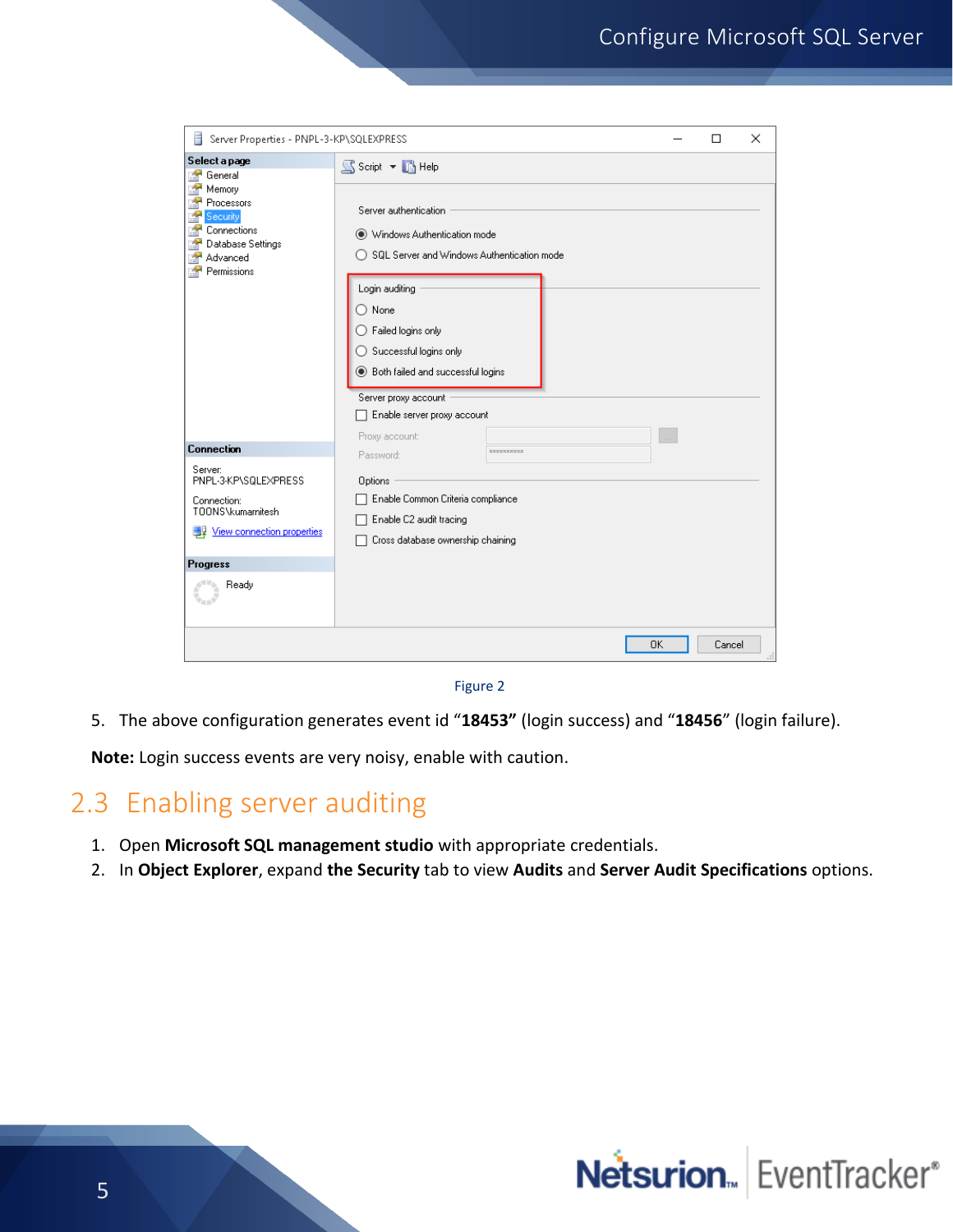

Figure 3

#### 2.3.1 Creating audits

<span id="page-6-0"></span>1. Right-click **Audits** to select **New Audit..**.





2. In **Audit Properties**, provide appropriate **audit name** and set audit destination as **application log**. The configured Audit properties pane is shown below:

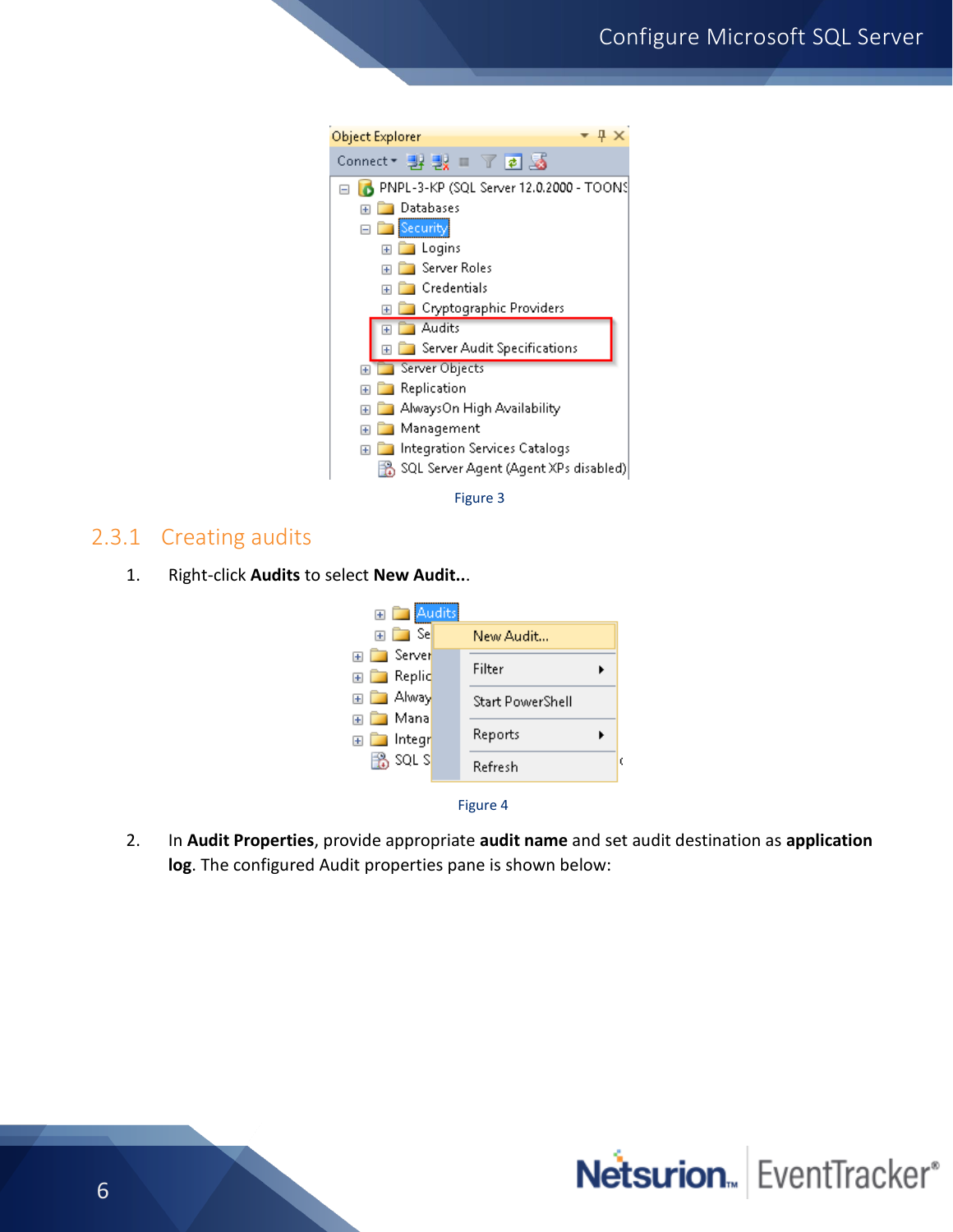

Figure 5

3. Click **OK** to apply settings.

#### <span id="page-7-0"></span>2.3.2 Creating server audit specifications

1. Right-click **Server Audit Specifications** and select **New Server Audit Specification…**



Figure 6

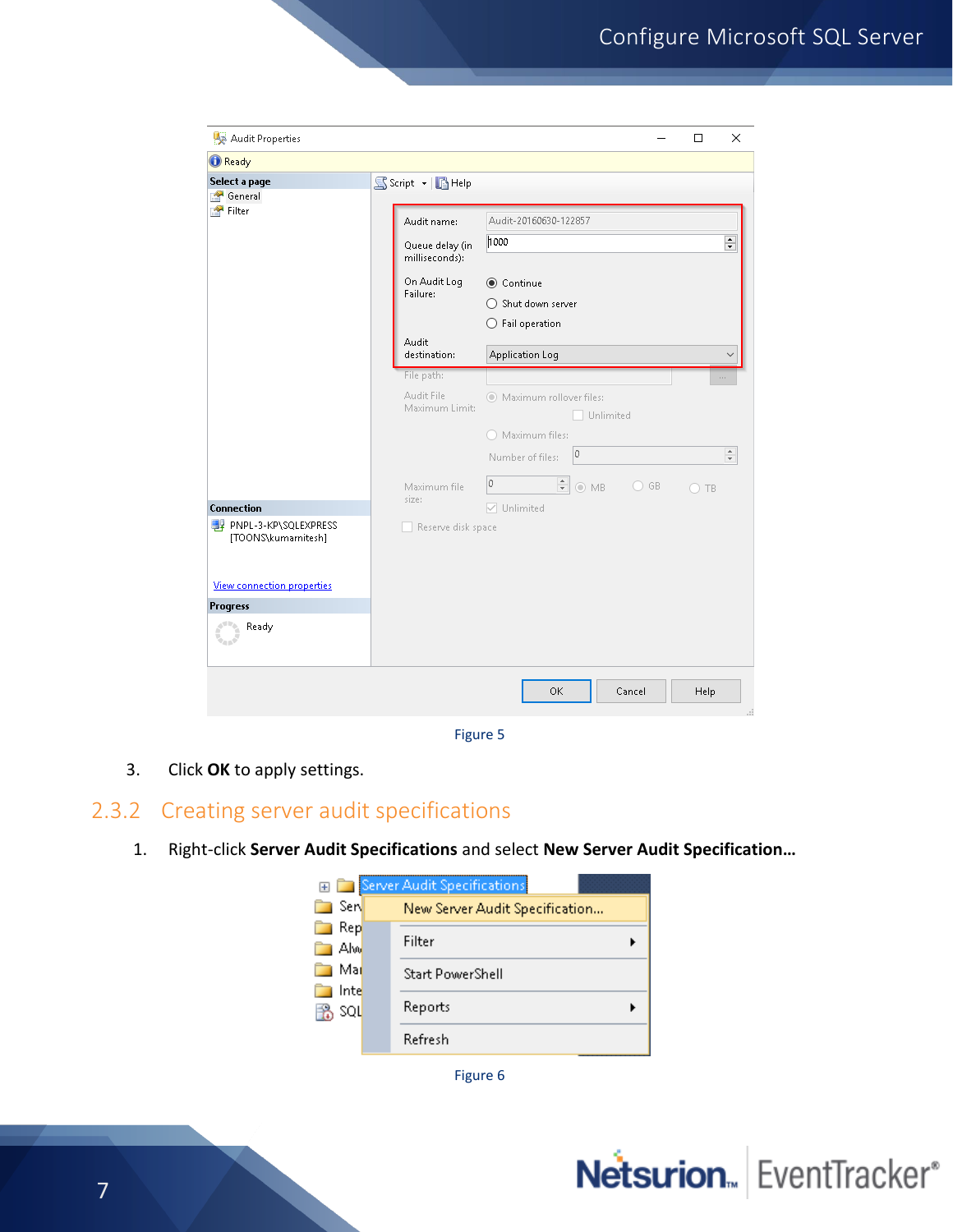- 2. In Server **Audit Specification Properties**, provide an appropriate **specification name** and choose an earlier created **audit name** from the drop-down menu.
- 3. In **Actions** pane, select the following specifications from **Audit Action Type** drop-down.

 **To improve performance, please enable action types consistent with your audit requirements.**

| <b>SN</b> | <b>Audit Action Type</b>              | Description                                                                                                                     |
|-----------|---------------------------------------|---------------------------------------------------------------------------------------------------------------------------------|
| 1.        | DATABASE_ROLE_MEMBER_CHANGE_GROUP     | This generates events whenever a<br>login is added to or removed from a<br>database role.                                       |
| 2.        | SERVER_ROLE_MEMBER_CHANGE_GROUP       | This generates events whenever a<br>login is added or removed from a<br>fixed server role.                                      |
| 3.        | BACKUP_RESTORE_GROUP                  | This generates events whenever a<br>backup or restore command is issued.                                                        |
| 4.        | AUDIT_CHANGE_GROUP                    | This generates events whenever any<br>audit is created, modified or deleted.                                                    |
| 5.        | DATABASE_PERMISSION_CHANGE_GROUP      | This generates events whenever a<br>GRANT, REVOKE, or DENY is issued by<br>any user in SQL Server for database-<br>only events. |
| 6.        | SCHEMA_OBJECT_PERMISSION_CHANGE_GROUP | This generates events whenever a<br>grant, deny, or revoke is issued for a<br>schema object.                                    |
| 7.        | SERVER_PERMISSION_CHANGE_GROUP        | This generates events when a GRANT,<br>REVOKE, or DENY is issued for<br>permissions in the server scope.                        |
| 8.        | DATABASE_CHANGE_GROUP                 | This generates events when a<br>database is created, altered,<br>or<br>dropped.                                                 |

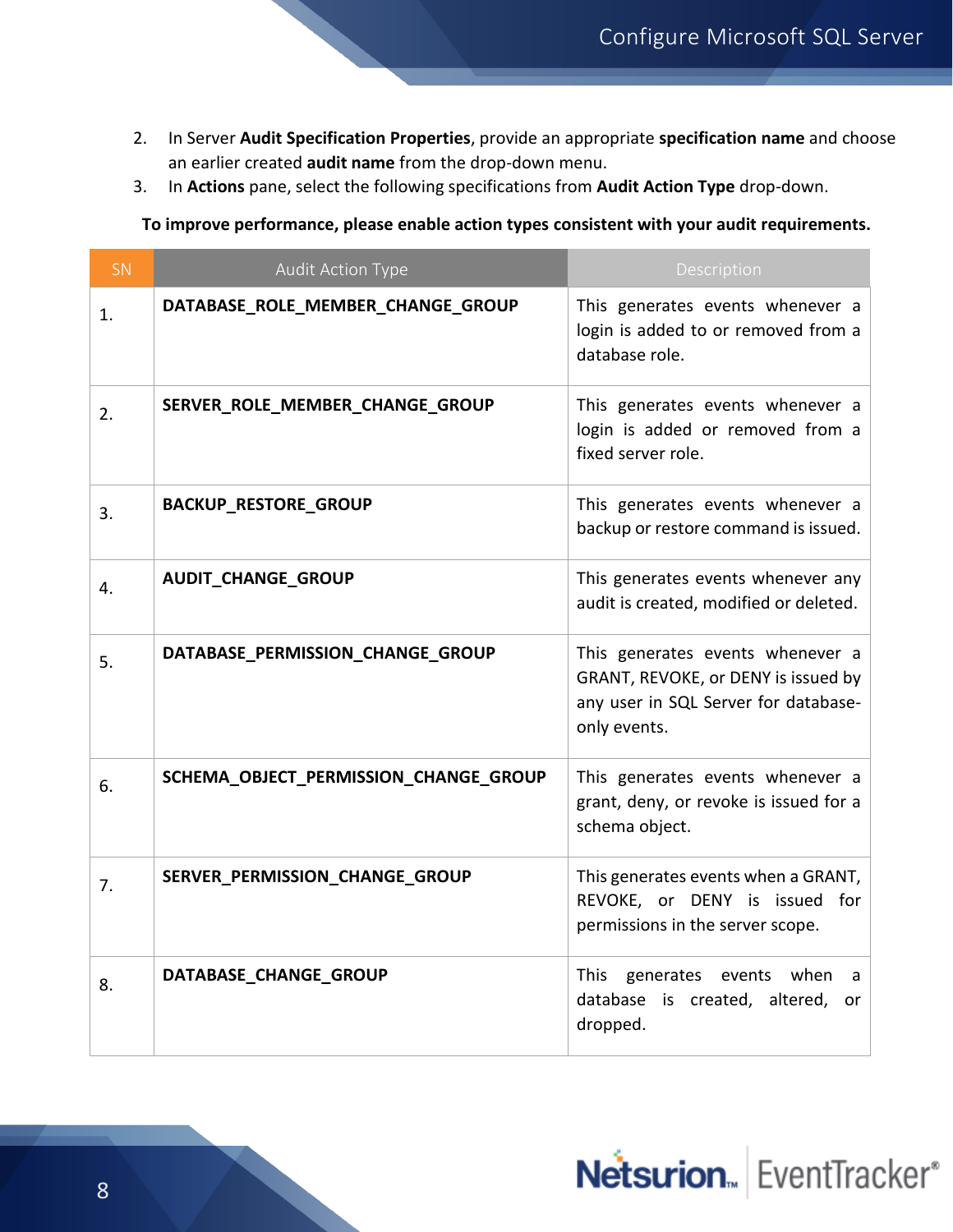| 9.  | DATABASE_OBJECT_CHANGE_GROUP           | This generates events when a<br>CREATE, ALTER, or DROP statement is<br>executed on database objects.                                           |
|-----|----------------------------------------|------------------------------------------------------------------------------------------------------------------------------------------------|
| 10. | DATABASE_PRINCIPAL_CHANGE_GROUP        | This generates events when principals<br>are created, altered, or dropped from<br>a database.                                                  |
| 11. | SCHEMA_OBJECT_CHANGE_GROUP             | This generates events when a<br>CREATE, ALTER, or DROP operation is<br>performed on a schema.                                                  |
| 12. | SERVER_OBJECT_CHANGE_GROUP             | This generates events for CREATE,<br>ALTER, or DROP operations on server<br>objects.                                                           |
| 13. | SERVER_PRINCIPAL_CHANGE_GROUP          | This generates events when server<br>principals are created, altered, or<br>dropped.                                                           |
| 14. | APPLICATION_ROLE_CHANGE_PASSWORD_GROUP | This generates events whenever a<br>password<br>changed<br>for<br>is<br>an<br>application role.                                                |
| 15. | LOGIN_CHANGE_PASSWORD_GROUP            | This generates events whenever a<br>login password is changed by ALTER<br>LOGIN statement.                                                     |
| 16. | DATABASE_OWNERSHIP_CHANGE_GROUP        | This generates events when ALTER<br>AUTHORIZATION statement is used to<br>change the owner of a database.                                      |
| 17. | SCHEMA_OBJECT_OWNERSHIP_CHANGE_GROUP   | This generates events when the<br>permissions to change the owner of<br>schema object (such as a table,<br>procedure, or function) is checked. |
| 18. | USER_CHANGE_PASSWORD_GROUP**           | This generates events whenever the<br>password of a contained database                                                                         |

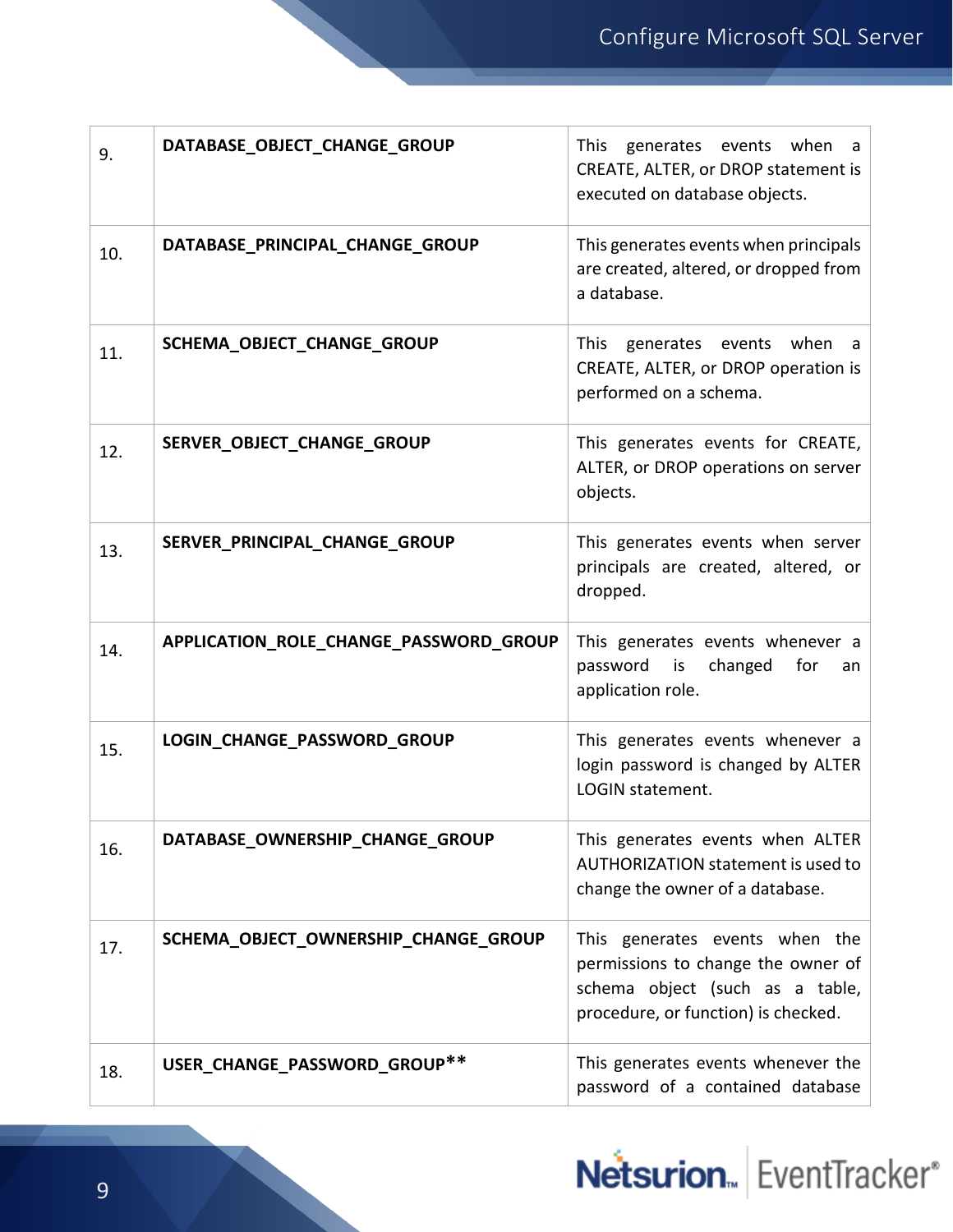|    |                               | user is changed by using the ALTER<br><b>USER statement.</b>                                                                                                                |
|----|-------------------------------|-----------------------------------------------------------------------------------------------------------------------------------------------------------------------------|
| 19 | SUCCESSFUL LOGIN GROUP        | This generates events whenever a<br>successful logon is done                                                                                                                |
| 20 | LOGOUT_GROUP                  | This generates events whenever a<br>logout is done                                                                                                                          |
| 21 | FAILED_LOGON_GROUP            | This generates events whenever a<br>Logon failure happens.                                                                                                                  |
| 22 | SERVICE STATE CHANGE GROUP    | This generates events whenever any<br>SQL service is stopped or started.                                                                                                    |
| 23 | SERVER_PRINCIPAL_CHANGE_GROUP | This report will provide details<br>regarding users created, deleted or<br>modified. It will also include events<br>regarding role and permission<br>changes for users.     |
| 24 | DATABASE_CHANGE_GROUP         | This report will provide details<br>regarding database startup and<br>shutdowns. It only includes events<br>regarding status change of databases<br>from offline or online. |

**Note:** Only available in Microsoft SQL Server 2012 or later.

Configured Server Audit Specification Properties pane is shown below:

Netsurion. EventTracker®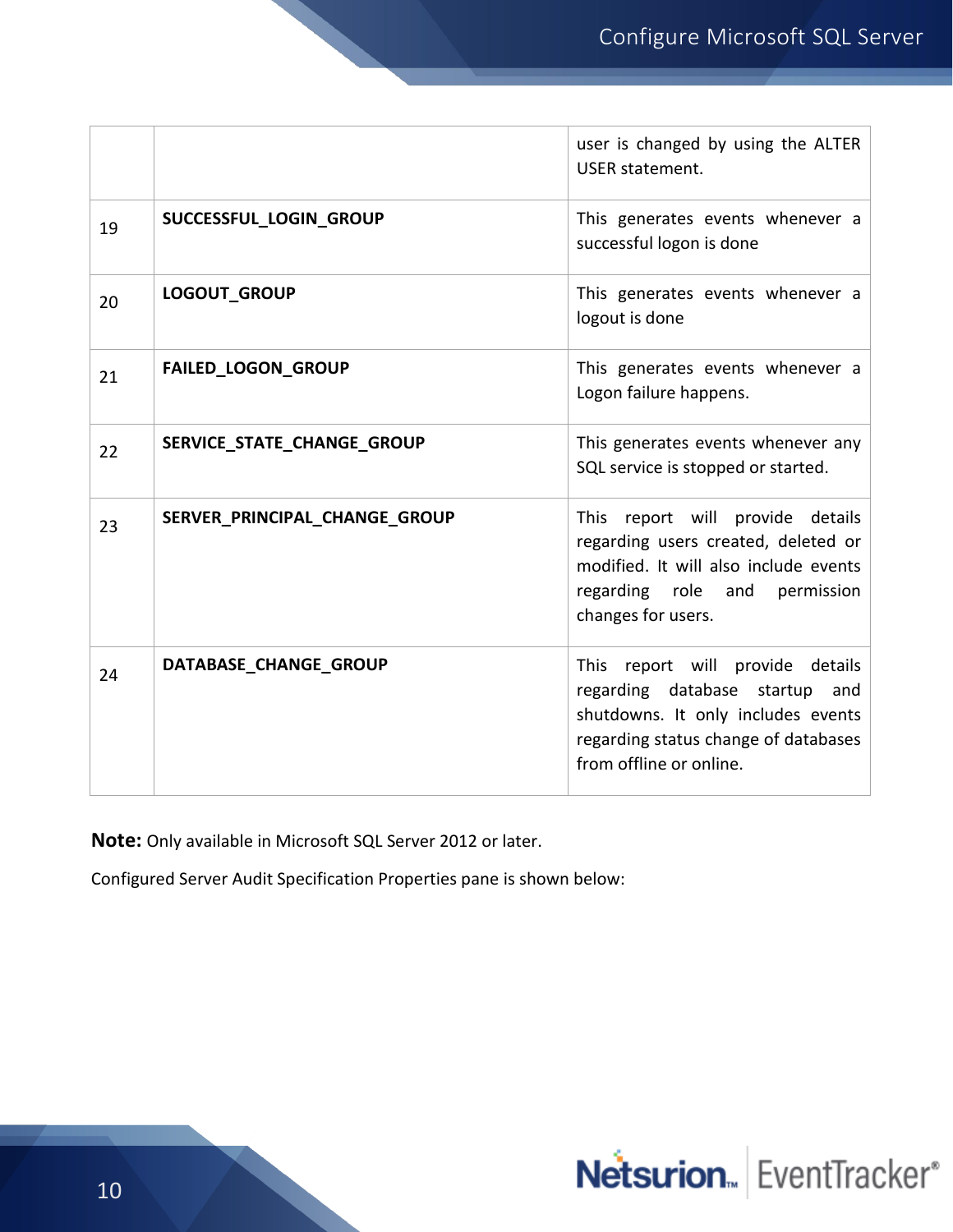| Select a page<br>General        | Name:                                                                      | Script - Help<br>ServerAuditSpecification-20170410-150011 |              |                    |  |
|---------------------------------|----------------------------------------------------------------------------|-----------------------------------------------------------|--------------|--------------------|--|
|                                 |                                                                            |                                                           |              |                    |  |
|                                 |                                                                            |                                                           |              |                    |  |
|                                 |                                                                            |                                                           |              |                    |  |
|                                 | Audit:                                                                     | Audit-20160822-023940                                     |              |                    |  |
|                                 | Actions:                                                                   |                                                           |              |                    |  |
|                                 |                                                                            | <b>Audit Action Type</b>                                  |              | <b>Object Clas</b> |  |
|                                 | 01                                                                         | FAILED_LOGIN_GROUP                                        | ୰            |                    |  |
|                                 | 02                                                                         | SUCCESSFUL_LOGIN_GROUP                                    | $\checkmark$ |                    |  |
|                                 | 03                                                                         | LOGOUT_GROUP                                              | $\checkmark$ |                    |  |
|                                 | SERVER_STATE_CHANGE_GROUP<br>04<br>DATABASE_ROLE_MEMBER_CHANGE_GROUP<br>05 |                                                           | V            |                    |  |
|                                 |                                                                            |                                                           | $\checkmark$ |                    |  |
|                                 | SERVER_ROLE_MEMBER_CHANGE_GROUP<br>06                                      |                                                           | $\checkmark$ |                    |  |
|                                 | 07                                                                         | DATABASE_PERMISSION_CHANGE_GROUP                          | $\checkmark$ |                    |  |
|                                 | 08                                                                         | SERVER_OBJECT_PERMISSION_CHANGE_GROUP                     |              |                    |  |
|                                 | 09                                                                         | DATABASE_PRINCIPAL_CHANGE_GROUP                           | $\checkmark$ |                    |  |
|                                 | $+10$                                                                      | SERVER_PRINCIPAL_CHANGE_GROUP                             | ₩            |                    |  |
|                                 | $*11$                                                                      |                                                           | $\checkmark$ |                    |  |
| <b>Connection</b><br>PNPL-15-KP |                                                                            |                                                           |              |                    |  |

Figure 7

- 4. Click **OK** to apply settings.
- 5. Right-click on earlier created **audit** and select **Enable**.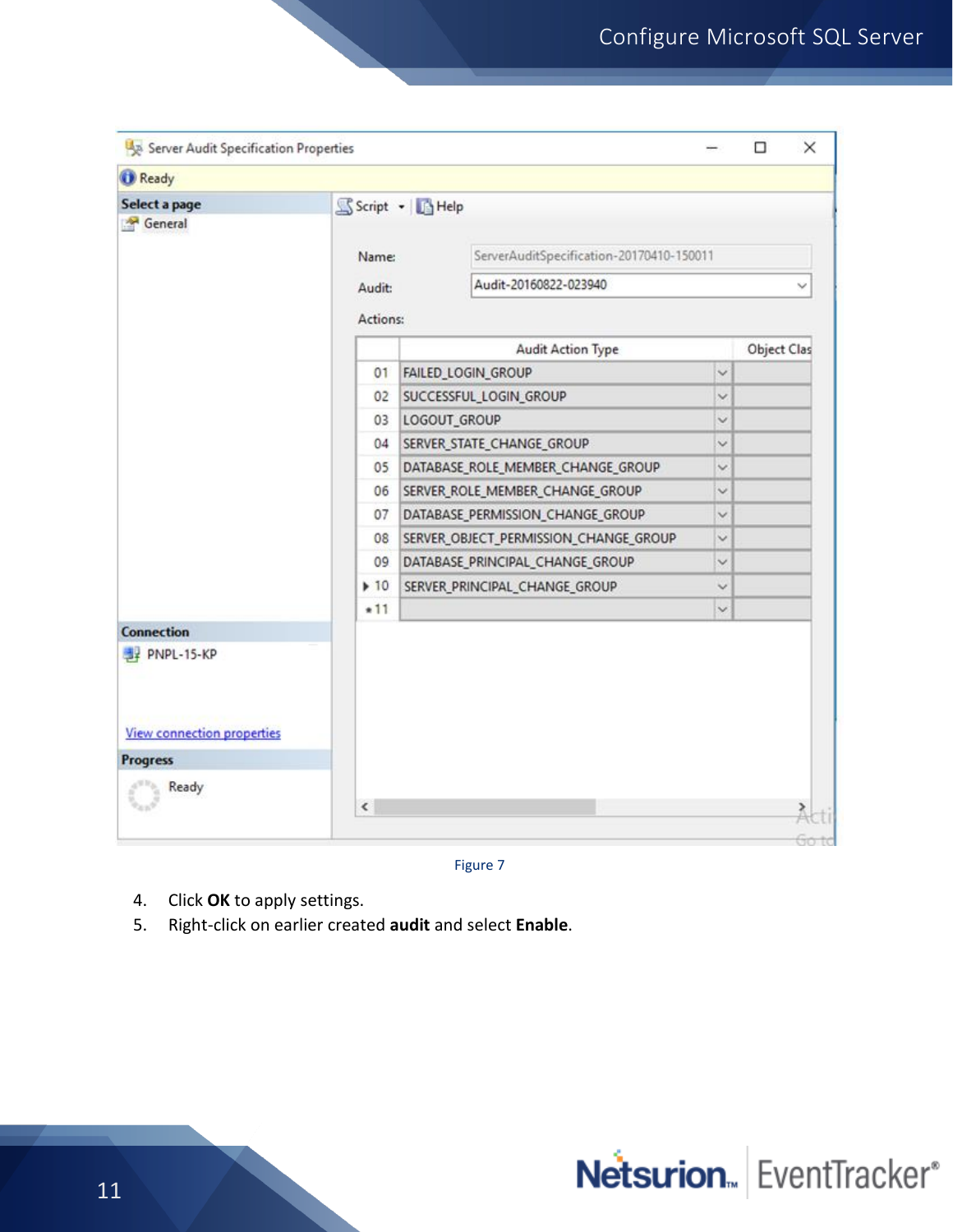

6. Right-click on earlier created **Server Audit Specification** and select **Enable Server Audit Specification**.

| Server Audit Specifications |                                |                                      |   |  |  |  |  |  |
|-----------------------------|--------------------------------|--------------------------------------|---|--|--|--|--|--|
|                             | ServerAuditSpecification-20160 |                                      |   |  |  |  |  |  |
| Server (                    |                                | New Server Audit Specification       |   |  |  |  |  |  |
| Replica                     |                                | Enable Server Audit Specification    |   |  |  |  |  |  |
| Always<br>Manag             |                                | Script Server Audit Specification as |   |  |  |  |  |  |
| Integra<br>, SQL Se<br>Ħ    |                                | Policies                             |   |  |  |  |  |  |
|                             |                                | Facets                               |   |  |  |  |  |  |
|                             |                                | Start PowerShell                     |   |  |  |  |  |  |
|                             |                                | Reports                              | Þ |  |  |  |  |  |
|                             |                                | Delete                               |   |  |  |  |  |  |
|                             |                                | Refresh                              |   |  |  |  |  |  |
|                             |                                | <b>Properties</b>                    |   |  |  |  |  |  |
|                             |                                |                                      |   |  |  |  |  |  |



7. The above configuration generates event id "**33205**" for all configured audit specifications.

## <span id="page-12-0"></span>2.4 EventTracker agent configuration

#### 2.4.1 Creating Event Filters

<span id="page-12-1"></span>All the events generated by SQL through audit specifications are **information** events and are reported late. Thus, to aid the alerting of events in real-time event filters are to be configured. **Please note, log source matched in configurations below might change depending on the SQL instance name configured.** 

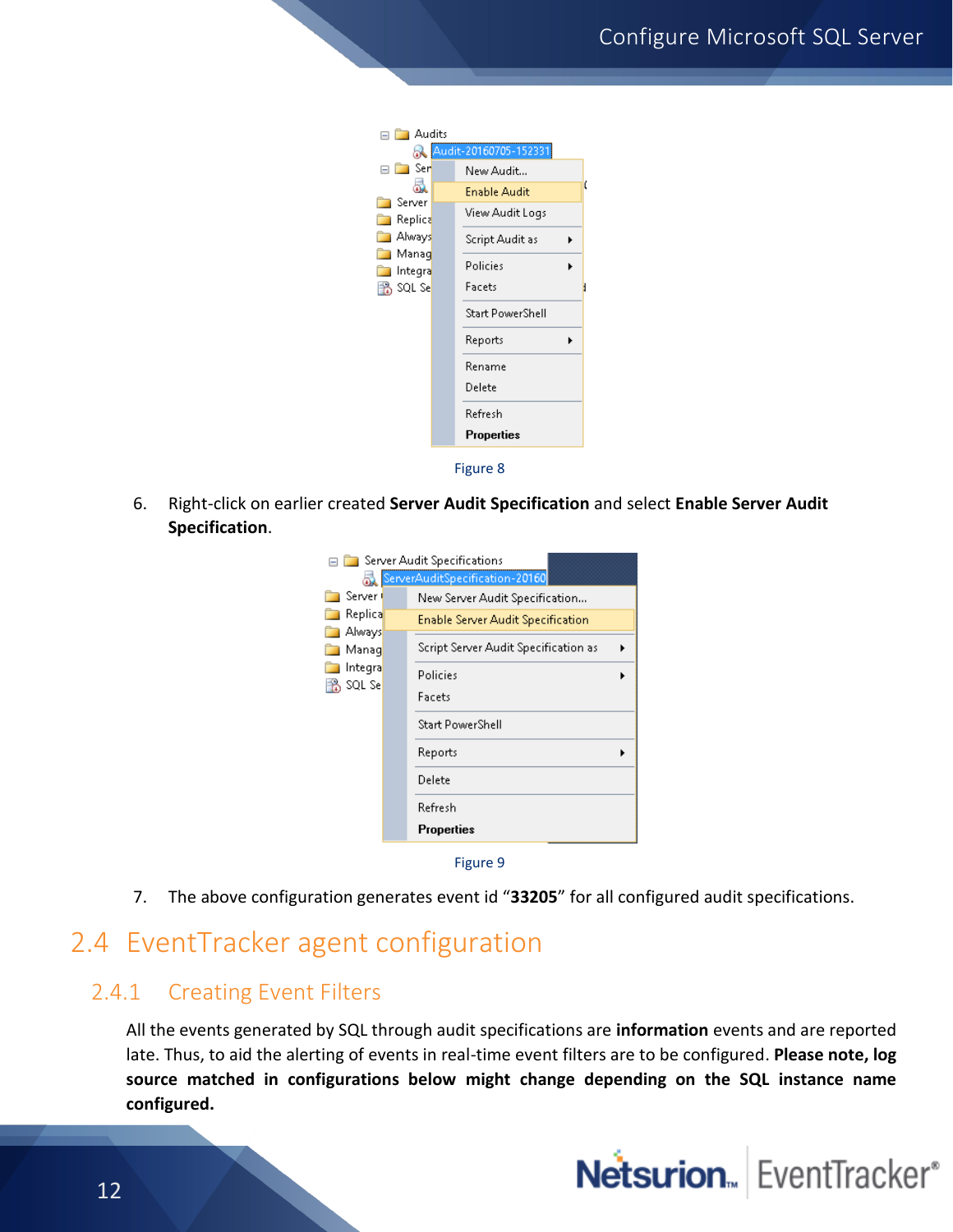1. Logon to EventTracker manager workstation.





2. Open EventTracker control panel and click **EventTracker Agent Configuration**.

| EventTracker Agent Configuration                       |                                                       |
|--------------------------------------------------------|-------------------------------------------------------|
| File<br>Help                                           |                                                       |
| Select Systems                                         |                                                       |
| PNPL-3-KP                                              | Agent based system                                    |
| Apply the following settings to specified Agents<br>n. |                                                       |
| Manager destinations:                                  |                                                       |
| esxwin2k12r2vm2. PNPL-3-KP                             |                                                       |
|                                                        |                                                       |
| Log Backup<br>Performance                              | Network Connections                                   |
| Logfile Monitor                                        | File Transfer   Config Assessment   syslog FTP server |
| Event Filters<br>Managers                              | System Monitor   Monitor Processes   Services         |
| Event Logs<br>Application                              | Error                                                 |
| HardwareEvents<br>Internet Explorer                    | Warning<br>$\nabla$ Information                       |
| Key Management Service                                 | <b>▽</b> Audit Success                                |
| Media Center                                           | Audit Failure                                         |
| Netwrix Auditor                                        | Critical<br>$\rightarrow$                             |
|                                                        | Verbose                                               |
| Enable SID Translation                                 |                                                       |
| Event Description: C Classic<br>$C$ XML                |                                                       |
|                                                        | <b>Filter Exception</b><br><b>Advanced Filters</b>    |
|                                                        |                                                       |
|                                                        |                                                       |
| Save                                                   | Close                                                 |

Figure 11

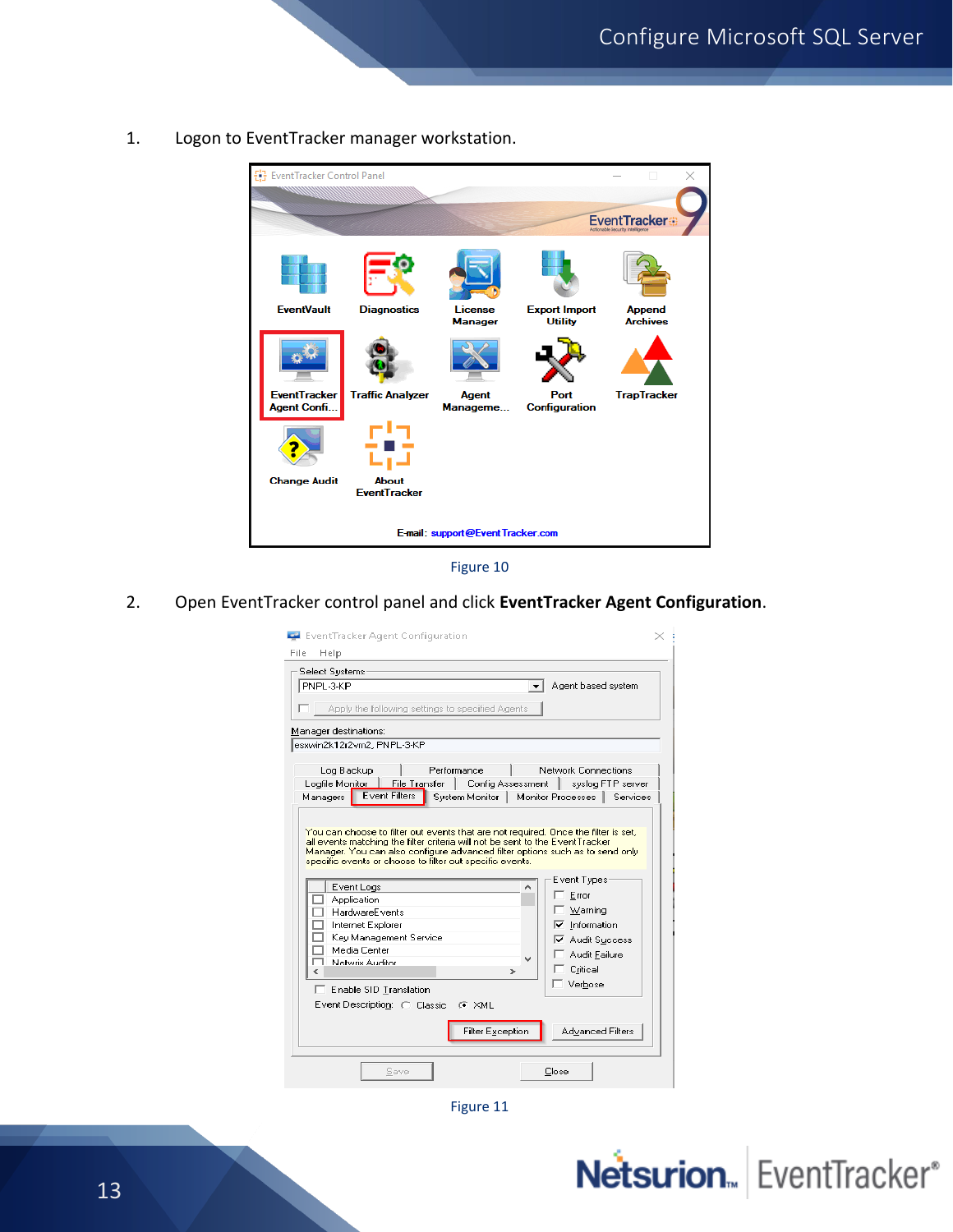#### 3. Select **Event Filters** tab and click **Filter Exception**.

#### Filter exception window opens.

| <b>Filter</b> Exception                                                                                                                                                                                                                                                                                                                                                 |               |        |     |        |      |             |                          |
|-------------------------------------------------------------------------------------------------------------------------------------------------------------------------------------------------------------------------------------------------------------------------------------------------------------------------------------------------------------------------|---------------|--------|-----|--------|------|-------------|--------------------------|
| You can choose to monitor specific events if they match a filter criteria. Specify the details of the<br>events that you would like to monitor.<br>Example: You may want to filter out all Information events other than those received from the Web<br>Service. To do this, set the Information filter and add a Filter Exception with Event Source as Web<br>Service. |               |        |     |        |      |             |                          |
| Log Type                                                                                                                                                                                                                                                                                                                                                                | Event Type    | Cate   | Eve | Source | User | Description | ́                        |
|                                                                                                                                                                                                                                                                                                                                                                         | Audit Success | n      | 620 |        |      |             |                          |
|                                                                                                                                                                                                                                                                                                                                                                         | Audit Success | 0      | 647 |        |      |             |                          |
|                                                                                                                                                                                                                                                                                                                                                                         | Audit Success | n      | 672 |        |      |             |                          |
|                                                                                                                                                                                                                                                                                                                                                                         | Audit Success | 0      | 682 |        |      |             |                          |
|                                                                                                                                                                                                                                                                                                                                                                         | Audit Success | 0      | 683 |        |      |             |                          |
|                                                                                                                                                                                                                                                                                                                                                                         | Audit Success | n      | 685 |        |      |             |                          |
|                                                                                                                                                                                                                                                                                                                                                                         | Audit Success | n      | 687 |        |      |             |                          |
|                                                                                                                                                                                                                                                                                                                                                                         | Audit Success | n      | 689 |        |      |             |                          |
|                                                                                                                                                                                                                                                                                                                                                                         | Audit Success | 0      | 690 |        |      |             |                          |
|                                                                                                                                                                                                                                                                                                                                                                         | Audit Success | n      | 691 |        |      |             | $\overline{\phantom{a}}$ |
| $\epsilon$                                                                                                                                                                                                                                                                                                                                                              |               |        |     |        |      |             | Y.                       |
| New                                                                                                                                                                                                                                                                                                                                                                     | Edit          | Delete |     | Find   |      | Close       |                          |



- 4. Click **New**, and configure as shown below:
- 5. Event filter properties for **audit events** are shown below:
- 6. For **Single Instance**, Match in Source should be named as corresponding instance name. For **multiple instances**, leave it blank.

| <b>Edit Event Details</b><br>×                                                                                                                                                                                                                                                                                                                                                                                                                                                                                                                                                              |  |  |  |  |  |
|---------------------------------------------------------------------------------------------------------------------------------------------------------------------------------------------------------------------------------------------------------------------------------------------------------------------------------------------------------------------------------------------------------------------------------------------------------------------------------------------------------------------------------------------------------------------------------------------|--|--|--|--|--|
| Event Details (empty field implies all matches)-                                                                                                                                                                                                                                                                                                                                                                                                                                                                                                                                            |  |  |  |  |  |
| Event ID:<br>33205                                                                                                                                                                                                                                                                                                                                                                                                                                                                                                                                                                          |  |  |  |  |  |
| Match in User :                                                                                                                                                                                                                                                                                                                                                                                                                                                                                                                                                                             |  |  |  |  |  |
| Match in Source :<br>MSSOLSERVER                                                                                                                                                                                                                                                                                                                                                                                                                                                                                                                                                            |  |  |  |  |  |
| Match in Event Descr :                                                                                                                                                                                                                                                                                                                                                                                                                                                                                                                                                                      |  |  |  |  |  |
| "Match in Event Descr" , "Match in User" and "Match in Source" field can take multiple.<br>strings separated with && or   .- && stands for AND condition.-    stands for OR condition.<br>For negating the result of match operation, prefix the string with "[\$NOT\$]". If there are<br>multiple strings, then the result of the whole expression is negated. Only one "[\$NOT\$]"<br>should be used in the string.<br>Example:<br>The string "[\$NOT\$]Logon Type: 4][Logon Type: 5" will match all events that DO NOT<br>contain "Logon Type: 4" or "Logon Type: 5" in the description. |  |  |  |  |  |
|                                                                                                                                                                                                                                                                                                                                                                                                                                                                                                                                                                                             |  |  |  |  |  |
| For more information click here.<br>OK<br>Cancel                                                                                                                                                                                                                                                                                                                                                                                                                                                                                                                                            |  |  |  |  |  |

Figure 13

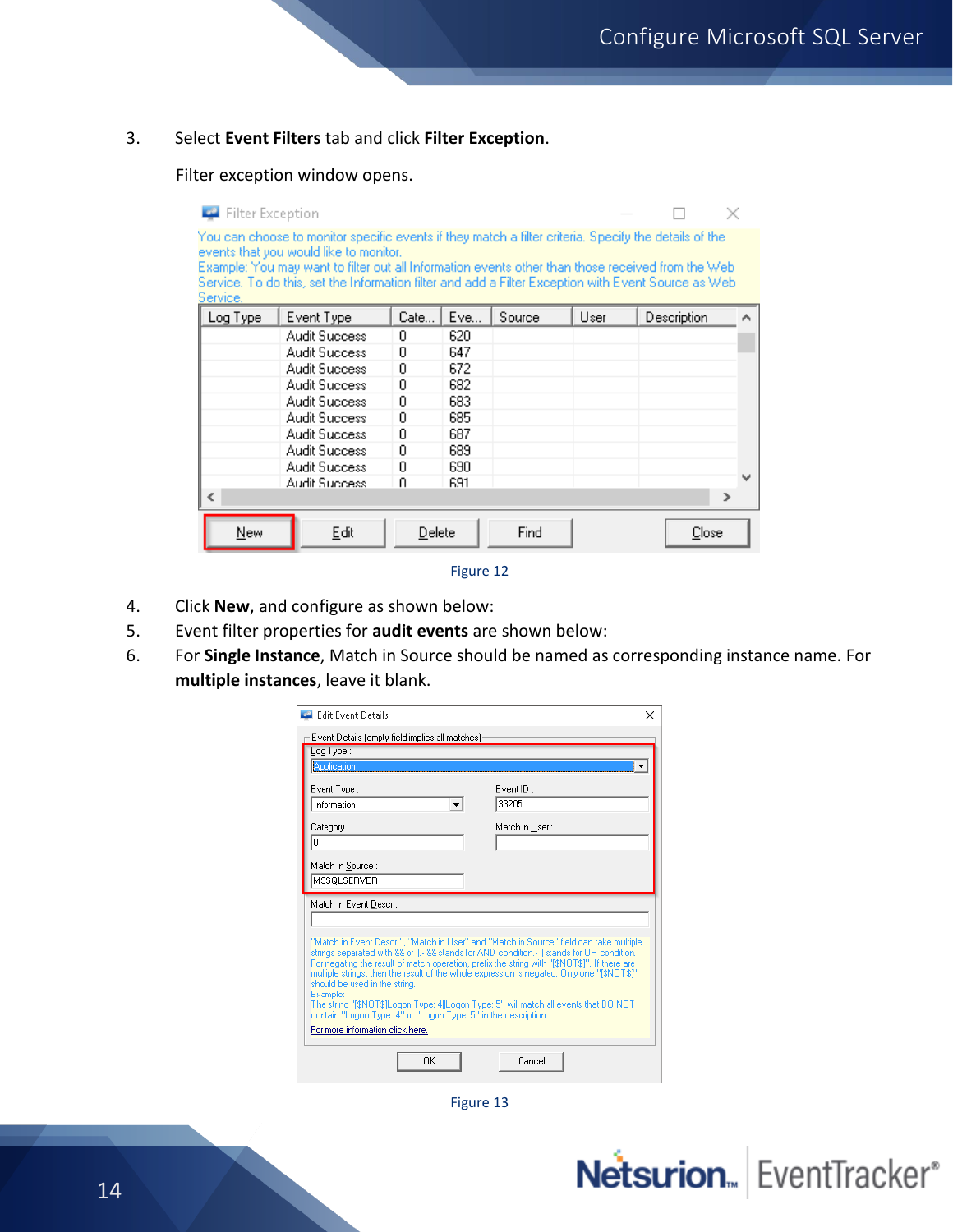- 7. Click **OK** to apply.
- 8. If events are enabled for **login success and failure**, create filters with configurations as shown below:
- 9. Event filter properties for **login success** event are shown below:

| <b>Edit Event Details</b>                                                                                                                                                                                                                                                                                                                                                                                                                                                                                                                                                                  | ×                  |  |  |  |  |
|--------------------------------------------------------------------------------------------------------------------------------------------------------------------------------------------------------------------------------------------------------------------------------------------------------------------------------------------------------------------------------------------------------------------------------------------------------------------------------------------------------------------------------------------------------------------------------------------|--------------------|--|--|--|--|
| Event Details (empty field implies all matches)<br>Log Type:<br>Application                                                                                                                                                                                                                                                                                                                                                                                                                                                                                                                |                    |  |  |  |  |
| Event Type:<br>Information                                                                                                                                                                                                                                                                                                                                                                                                                                                                                                                                                                 | Event ID:<br>18453 |  |  |  |  |
| Category:<br>O                                                                                                                                                                                                                                                                                                                                                                                                                                                                                                                                                                             | Match in User :    |  |  |  |  |
| Match in Source :<br>Match in Event Descr :<br>[\$NOT\$] <named pipe=""></named>                                                                                                                                                                                                                                                                                                                                                                                                                                                                                                           |                    |  |  |  |  |
| "Match in Event Descr" , "Match in User" and "Match in Source" field can take multiple<br>strings separated with && or II.- && stands for AND condition.- II stands for OR condition.<br>For negating the result of match operation, prefix the string with "[\$NOT\$]". If there are<br>multiple strings, then the result of the whole expression is negated. Only one "[\$NOT\$]"<br>should be used in the string.<br>Example:<br>The string "[\$NOT\$]Logon Type: 4][Logon Type: 5" will match all events that DO NOT<br>contain "Logon Type: 4" or "Logon Type: 5" in the description. |                    |  |  |  |  |
| For more information click here.                                                                                                                                                                                                                                                                                                                                                                                                                                                                                                                                                           |                    |  |  |  |  |
| ΩK                                                                                                                                                                                                                                                                                                                                                                                                                                                                                                                                                                                         | Cancel             |  |  |  |  |

10. Event filter properties for **login failure** event are shown below: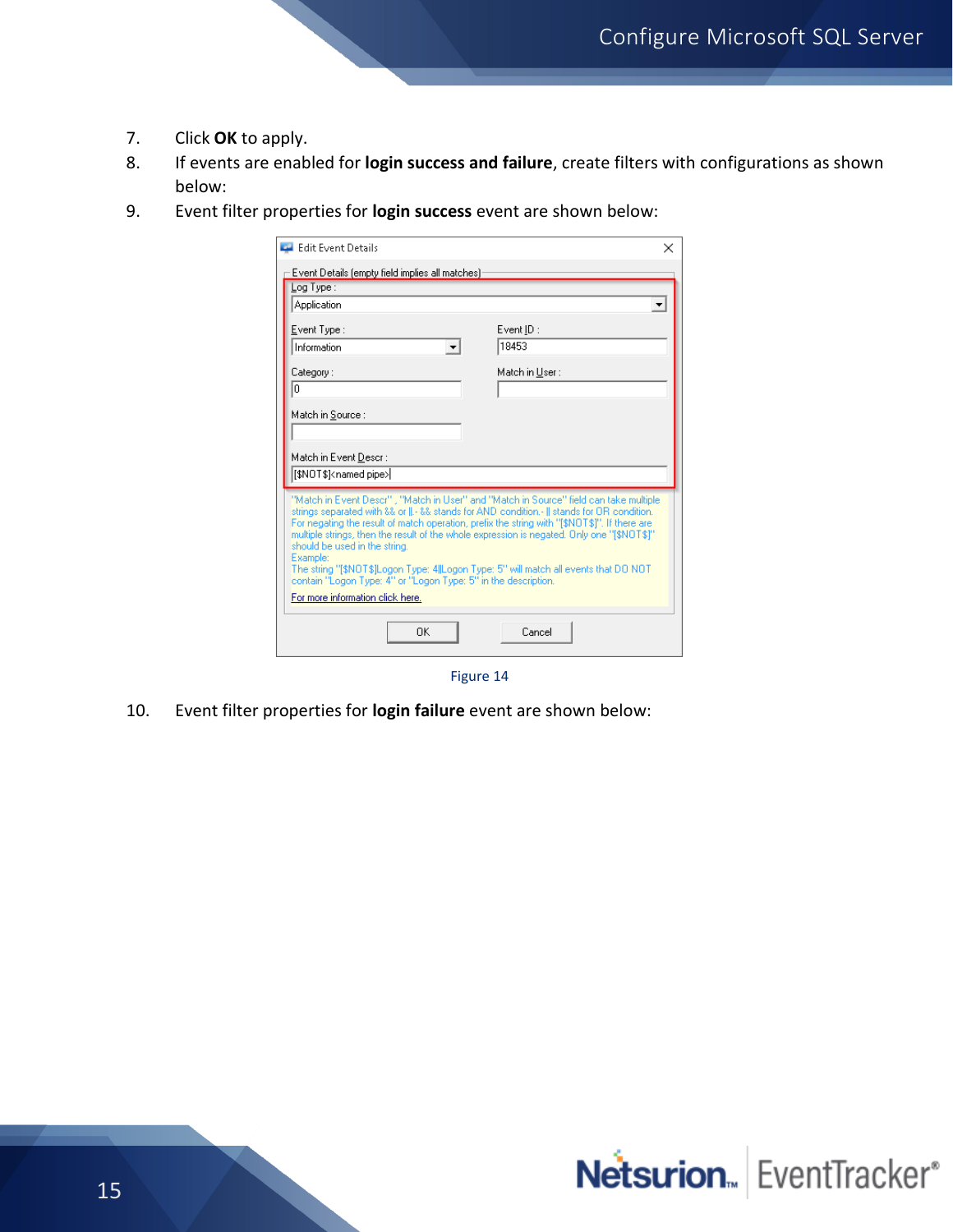| New Event Details                                                                                                                                                                                                                                                                                                                                                                                                                                                                                                                                                                                                                                        | ×               |  |  |  |
|----------------------------------------------------------------------------------------------------------------------------------------------------------------------------------------------------------------------------------------------------------------------------------------------------------------------------------------------------------------------------------------------------------------------------------------------------------------------------------------------------------------------------------------------------------------------------------------------------------------------------------------------------------|-----------------|--|--|--|
| Event Details (empty field implies all matches)                                                                                                                                                                                                                                                                                                                                                                                                                                                                                                                                                                                                          |                 |  |  |  |
| Log Type:                                                                                                                                                                                                                                                                                                                                                                                                                                                                                                                                                                                                                                                |                 |  |  |  |
| Application                                                                                                                                                                                                                                                                                                                                                                                                                                                                                                                                                                                                                                              |                 |  |  |  |
| Event Type:                                                                                                                                                                                                                                                                                                                                                                                                                                                                                                                                                                                                                                              | Event ID:       |  |  |  |
| Information<br>▼                                                                                                                                                                                                                                                                                                                                                                                                                                                                                                                                                                                                                                         | 18456           |  |  |  |
| Category:                                                                                                                                                                                                                                                                                                                                                                                                                                                                                                                                                                                                                                                | Match in User : |  |  |  |
|                                                                                                                                                                                                                                                                                                                                                                                                                                                                                                                                                                                                                                                          |                 |  |  |  |
| Match in Source :                                                                                                                                                                                                                                                                                                                                                                                                                                                                                                                                                                                                                                        |                 |  |  |  |
| MSSQLSERVER                                                                                                                                                                                                                                                                                                                                                                                                                                                                                                                                                                                                                                              |                 |  |  |  |
| Match in Event Descr :<br>"Match in Event Descr" , "Match in User" and "Match in Source" field can take multiple<br>strings separated with && or II.- && stands for AND condition.- II stands for OR condition.<br>For negating the result of match operation, prefix the string with "[\$NOT\$]". If there are<br>multiple strings, then the result of the whole expression is negated. Only one "[\$NOT\$]"<br>should be used in the string.<br>Example:<br>The string "[\$NOT\$]Logon Type: 4  Logon Type: 5" will match all events that DO NOT<br>contain "Logon Type: 4" or "Logon Type: 5" in the description.<br>For more information click here. |                 |  |  |  |
| OK                                                                                                                                                                                                                                                                                                                                                                                                                                                                                                                                                                                                                                                       | Cancel          |  |  |  |

Figure 15

11. Click **SAVE** in agent configuration window to apply changes.

## <span id="page-16-0"></span>3. Extended events

Extended Events is a lightweight performance monitoring system that uses very few performance resources. It enables auditing for different actions, providing much granularity in the setup process and a wide coverage range of the SQL Server activity. **Below mentioned configuration must be applied to all the workstations, where SQL audit is required.**

### <span id="page-16-1"></span>3.1 Prerequisites

- **Microsoft SQL Server 2012 or later** must be installed.
- **Microsoft SQL Management Studio** for the respective version must be installed.
- **EventTracker agent 8 or later** must be installed on the SQL SERVER workstation.
- **PowerShell 5.1 or later** must be installed**.**
- **Administrative credentials** for script execution.

### <span id="page-16-2"></span>3.2 Creating extended event session

- 1. Contact **Support** for the **SQL extended events script pack** and download.
- 2. Extract downloaded zip file to the following path.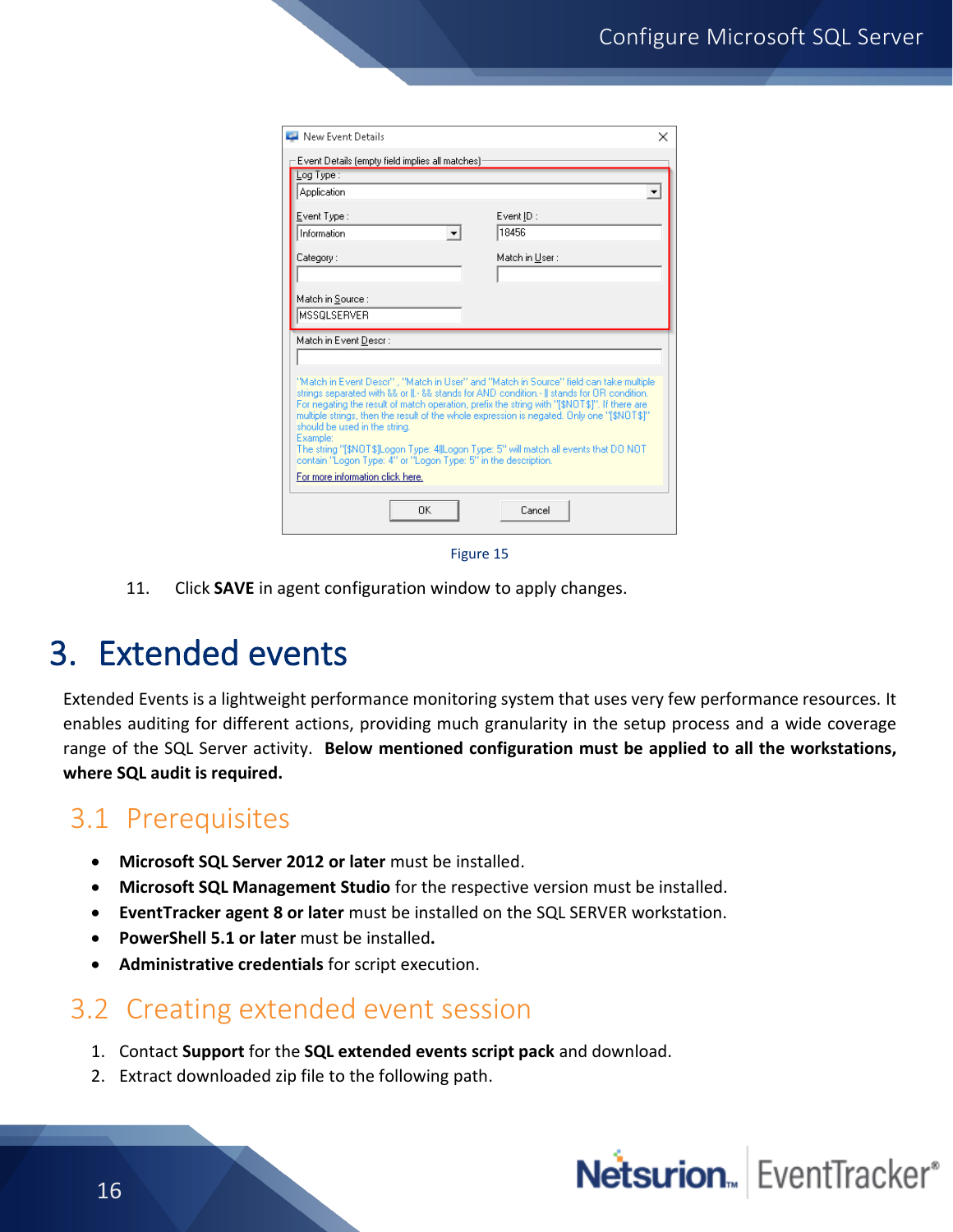<EventTracker Installation Path>\MSSQL Server\

3. From extracted file location, double-click to open "**SQL Extended Events.sql**".

| $\overline{\phantom{a}}$               | SQL Extended Events                   |                   |                   | □             | ×                 |
|----------------------------------------|---------------------------------------|-------------------|-------------------|---------------|-------------------|
| File<br>Home                           | Share<br>View                         |                   |                   |               | €<br>$\checkmark$ |
| 个<br>$\rightarrow$<br>$\sim$<br>r      | SQL Extended Events                   |                   | Ō<br>$\checkmark$ | Search SQL  p |                   |
| Quick access                           | Λ<br>Name                             | Date modified     | Type              | Size          |                   |
| Desktop #                              | SQL Extended Events.ps1<br><b>IES</b> | 07/21/16 12:53 PM | Windows PowerS    |               | 2 KB              |
| 兽<br>Docume #                          | SQL Extended Events.sql               | 07/21/16 12:02 PM | Microsoft SQL Ser |               | 4 K B             |
| Downloa #                              |                                       |                   |                   |               |                   |
| Pictures #<br>$\overline{\phantom{a}}$ |                                       |                   |                   |               |                   |
| Audit                                  |                                       |                   |                   |               |                   |
| Extended                               |                                       |                   |                   |               |                   |
| System32                               |                                       |                   |                   |               |                   |
| <b>C</b> OneDrive                      |                                       |                   |                   |               |                   |
| This PC<br>$\mathcal{L}_{\mathcal{A}}$ |                                       |                   |                   |               |                   |
| Desktop                                |                                       |                   |                   |               |                   |
| 兽<br>Documents                         |                                       |                   |                   |               |                   |
| Downloads                              |                                       |                   |                   |               |                   |
| <b>Niderate</b>                        | $\,$ $\,$                             |                   |                   |               | $\,$              |
| 1 item selected 3.79 KB<br>2 items     |                                       |                   |                   |               | 脏<br>Е            |



- 4. In **Microsoft SQL management studio**, login with appropriate credentials.
- 5. In the **SQL query**, change the highlighted path to the desired location of the "**.xel**" file. Click **Execute** to create and implement an extended event session. Preferred Location for ".xel" events:

<EventTracker Installation Path>\MSSQL Server\

**Note**: Create "MSSQL Server" folder if not existed in the EventTracker Installation Path.

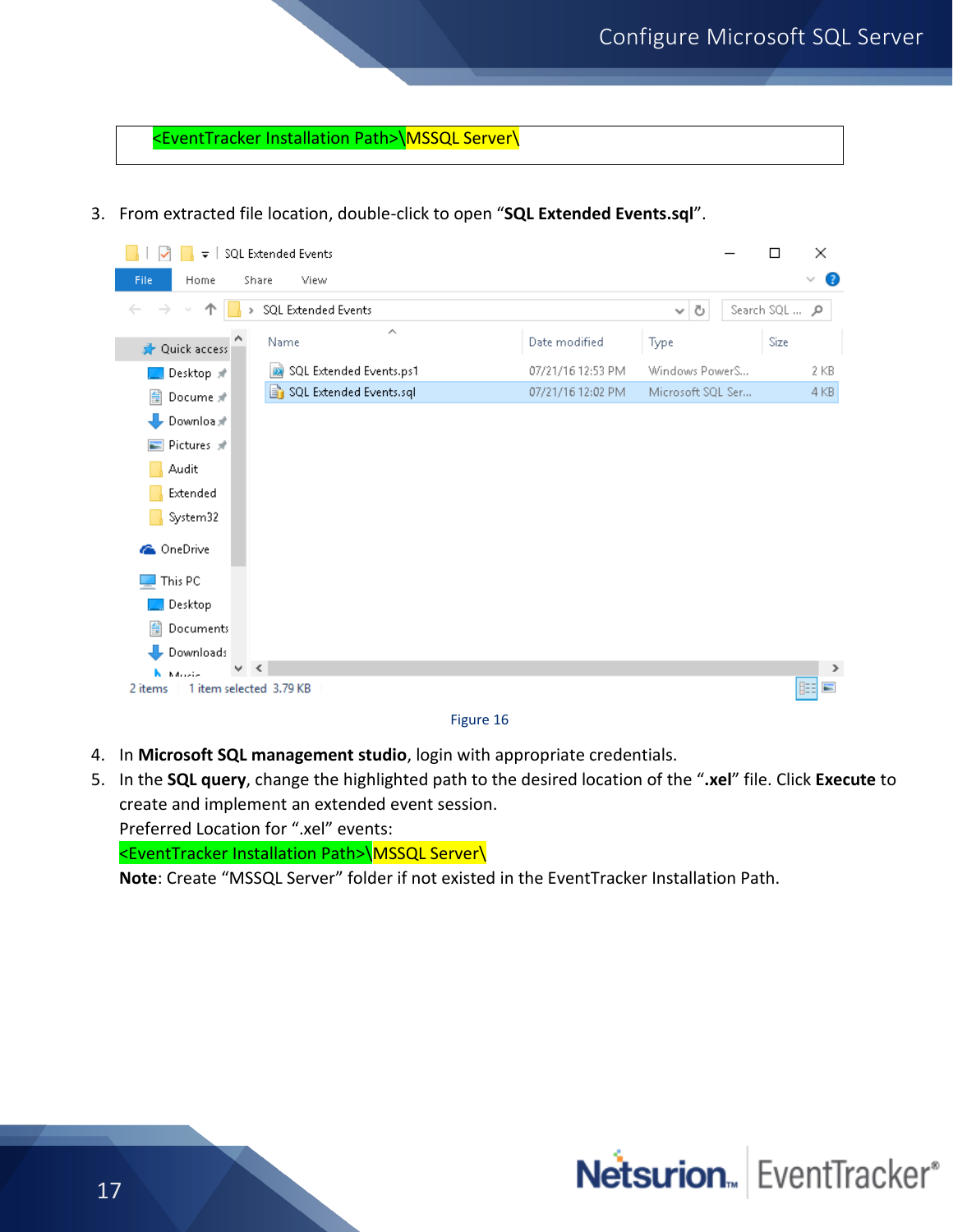| Sol. Extended Events.sql - PNPL-3-KP.master (TOONS) [109] - Microsoft SQL Server Management Studio                                                                 |  |  |  |  |
|--------------------------------------------------------------------------------------------------------------------------------------------------------------------|--|--|--|--|
| Edit View Query Project Debug Tools Window Help<br>File                                                                                                            |  |  |  |  |
| 國                                                                                                                                                                  |  |  |  |  |
| !Execute ▶ Debug ■ ✓ 趵 <mark>■ ■</mark> 的 吗 (猶 (\$) □<br>$\frac{1}{2}$ $\frac{1}{2}$ $\frac{1}{2}$ master<br>٠                                                     |  |  |  |  |
| Ţ                                                                                                                                                                  |  |  |  |  |
| Object Explorer<br>□CREATE EVENT SESSION [ObjectChange1] ON SERVER                                                                                                 |  |  |  |  |
| ADD EVENT sqlserver.error_reported(                                                                                                                                |  |  |  |  |
| ACTION(sqlserver.client app name,sqlserver.client hostname,sqlserver.username)                                                                                     |  |  |  |  |
| WHERE (([package0].[equal_uint64]([category],(4)) OR [package0].[greater_than_i                                                                                    |  |  |  |  |
| ADD EVENT sqlserver.object altered(<br>ACTION(sqlserver.client_app_name,sqlserver.client_hostname,sqlserver.database_n                                             |  |  |  |  |
| WHERE (NOT [package0].[equal_uint64]([object_type],(21587)) AND NOT [sqlserver]                                                                                    |  |  |  |  |
| ADD EVENT sqlserver.object created(                                                                                                                                |  |  |  |  |
| ACTION(sqlserver.client_app_name,sqlserver.client_hostname,sqlserver.database_n                                                                                    |  |  |  |  |
| WHERE (NOT [package0].[equal_uint64]([object_type],(21587)) AND NOT [sqlserver]                                                                                    |  |  |  |  |
| ADD EVENT sqlserver.object deleted(                                                                                                                                |  |  |  |  |
| ACTION(sqlserver.client_app_name,sqlserver.client_hostname,sqlserver.database_n                                                                                    |  |  |  |  |
| WHERE (NOT [package0].[equal_uint64]([object_type],(21587)) AND NOT [sqlserver]                                                                                    |  |  |  |  |
| ADD EVENT sqlserver.sql_statement_completed(SET collect_statement=(1)                                                                                              |  |  |  |  |
| ACTION(sqlos.task_time,sqlserver.client_app_name,sqlserver.client_hostname,sqls<br>WHERE (([sqlserver].[like_i_sql_unicode_string]([statement],N'%Create%') OR [sq |  |  |  |  |
| ADD TARGET package0.event_file(SET filename=N'D:\template file\SQL\ObjCha.xel',max_                                                                                |  |  |  |  |
| WITH (MAX_MEMORY=4096 KB, EVENT_RETENTION_MODE=ALLOW_SINGLE_EVENT_LOSS, MAX_DISPATCH_                                                                              |  |  |  |  |
| GO                                                                                                                                                                 |  |  |  |  |
| □ALTER EVENT SESSION ObjectChange1 ON SERVER                                                                                                                       |  |  |  |  |
| $STATE = STATE;$                                                                                                                                                   |  |  |  |  |
| GO                                                                                                                                                                 |  |  |  |  |

6. To view created session, navigate to **Object Explorer> Server Name> Management> Extended Events> Sessions> ObjectChange**.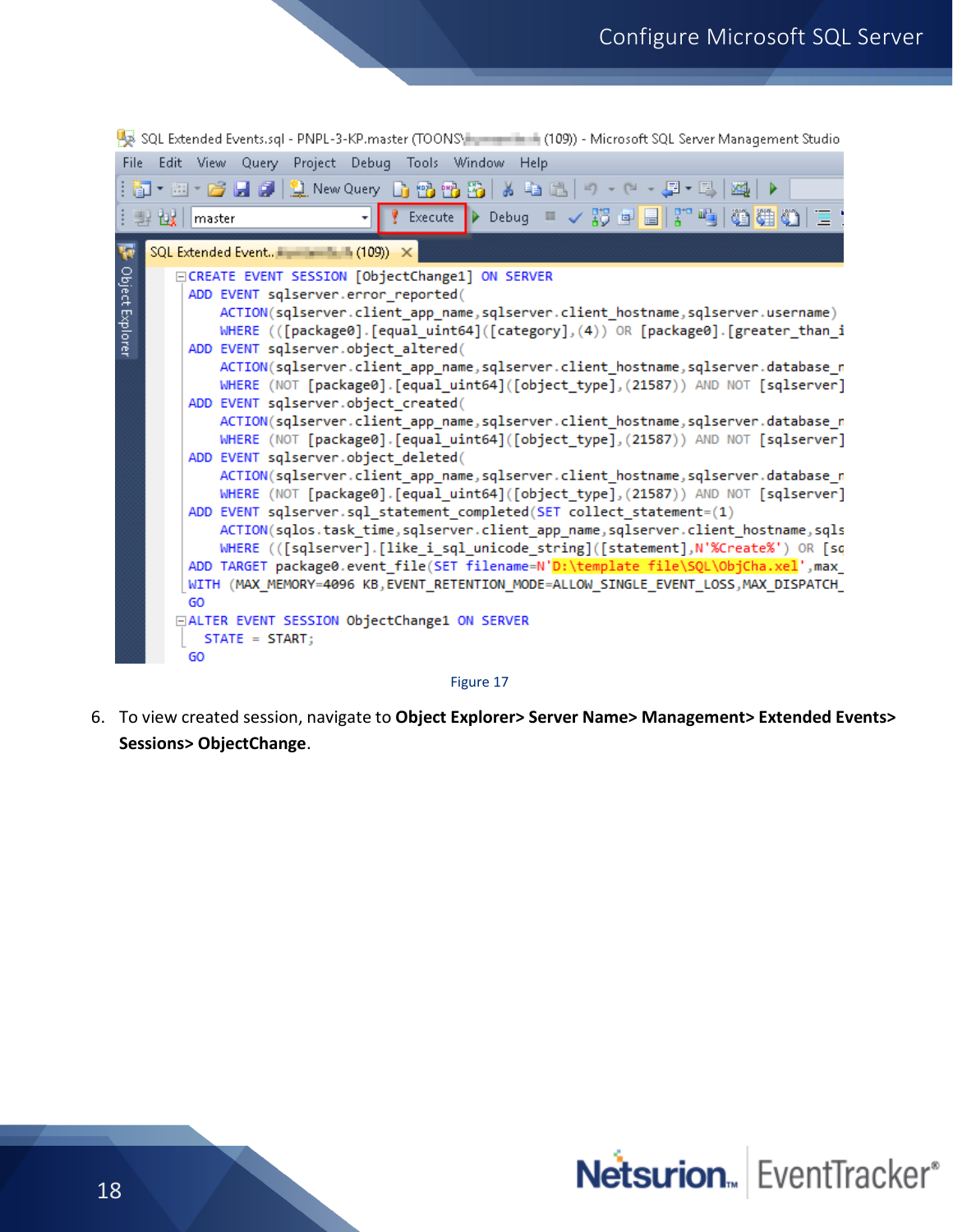

Figure 18

7. The above configuration will create "**. xel**" file with all relevant audit events at the earlier mentioned location.

## <span id="page-19-0"></span>3.3 Parse extended event session log file

Xel files are readable only through SQL Management Studio. Thus, PowerShell is deployed for file format conversion and custom parsing in the interest of EventTracker.

1. From earlier mentioned extracted file location, find "**EventTacker Task (SQL Extended Task).ps1**".

| ∧<br>Name                                      | Date modified      | Type               | Size |
|------------------------------------------------|--------------------|--------------------|------|
| Support                                        | 1/30/2020 8:56 PM  | File folder        |      |
| EventTracker Reports (SQL Extended Events).ps1 | 1/31/2020 12:37 PM | Windows PowerS     | 4 KB |
| EventTracker Task (SQL Extended Task).ps1      | 1/31/2020 2:19 PM  | Windows PowerS     | 3 KB |
| l <sup>®</sup> execreator.bat                  | 1/31/2020 2:26 PM  | Windows Batch File | 2 KB |
| SQL Extended Events.sql                        | 1/30/2020 7:18 PM  | Microsoft SOL Ser  | 4 KB |